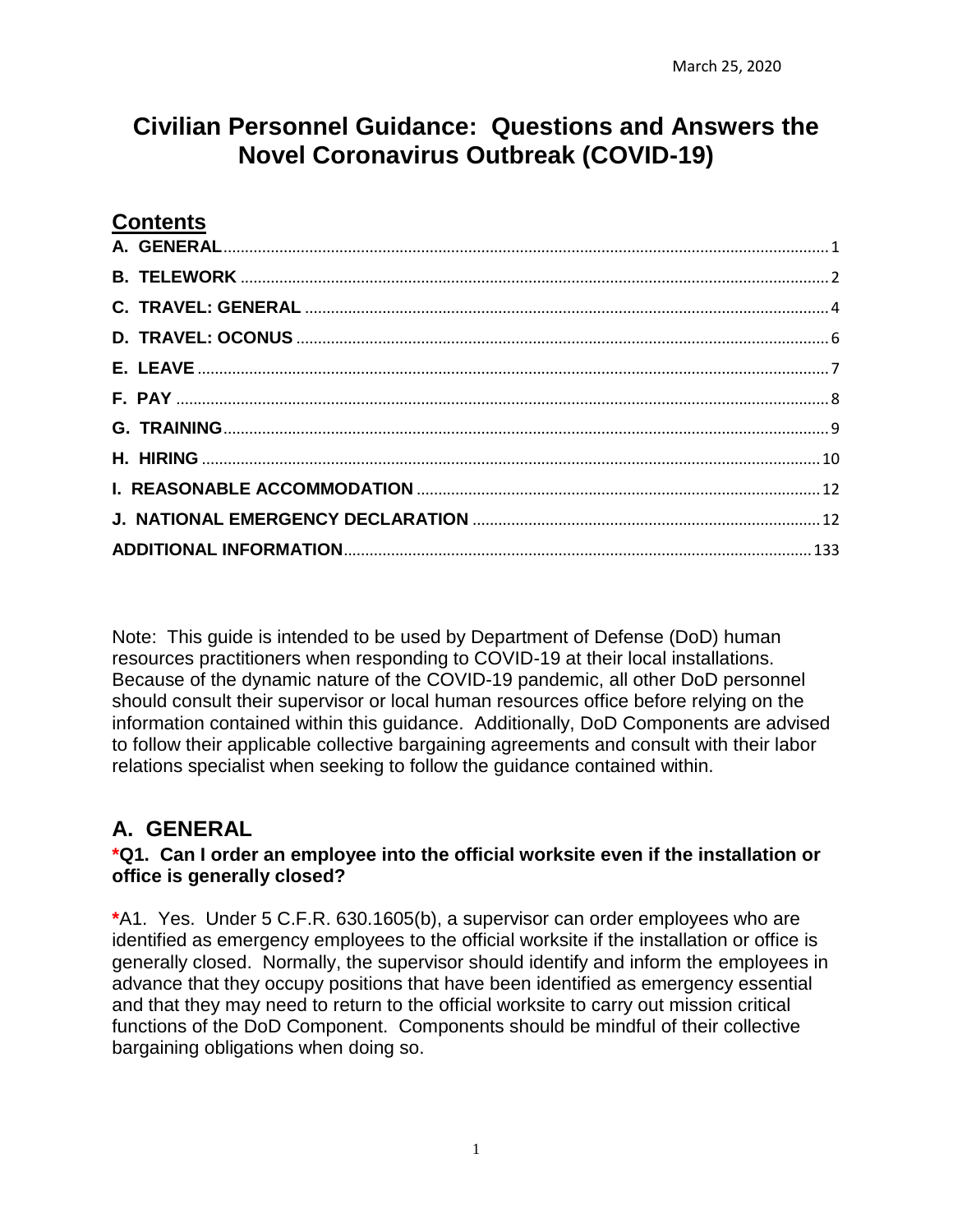# <span id="page-1-0"></span>**B. TELEWORK**

# **Q1. What should DoD Components do to prepare the workforce to telework?**

A1. The Telework Enhancement Act of 2010 states that "each executive agency shall incorporate telework into the continuity of operations plan (COOP) of that agency." If an agency COOP is in operation, that plan "shall supersede any telework policy." Therefore, DoD Components should immediately review their current COOP plans to ensure that telework has been fully incorporated and that as many employees as possible have been identified as telework employees in the plan. DoD Components should also review position eligibility for telework to ensure they are maximizing the number of employees who can continue mission essential functions.

Please see Question 2 below on updated telework flexibilities.

#### **Q2. My employee just returned from an affected area and I do not want them to come into the office until I know they do not present a safety risk. As a supervisor, what can I do?**

A2. Supervisors should identify whether the employee is telework-ready and offer the employee the option to telework. If the employee is not telework-ready because, for example, they cannot perform their duties at an alternate location, then the supervisor should consider utilizing Weather and Safety Leave (please review the section below on the appropriate use of Weather and Safety Leave), administrative leave, or other leave flexibilities (paid or unpaid) available. DoD Components may also combine telework and various leave flexibilities when the employee may perform some of his or her duties at an alternate worksite.

Additionally, the [Office of Management and Budget \(OMB\) memorandum, "Updated](https://www.chcoc.gov/sites/default/files/M-20-13.pdf)  [Guidance on Telework Flexibilities in Response to Coronavirus," dated March 12, 2020,](https://www.chcoc.gov/sites/default/files/M-20-13.pdf) encourages supervisors to extend telework flexibilities broadly to accommodate state and local responses to the COVID-19 outbreak, particularly to those persons susceptible to COVID-19.

In rare cases, an employee may not have a telework agreement or wish not to telework. See Question 8 below for information on when an agency may order an employee to telework.

Additionally, civilian personnel returning from locations identified by the CDC as Level 2 or 3 are strongly recommended to follow the procedures identified in [DoD's Force](https://media.defense.gov/2020/Mar/11/2002263241/-1/-1/1/FORCE-HEALTH-PROTECTION-GUIDANCE-SUPPLEMENT-4.PDF)  [Health Protection Guidance \(Supplement 4\).](https://media.defense.gov/2020/Mar/11/2002263241/-1/-1/1/FORCE-HEALTH-PROTECTION-GUIDANCE-SUPPLEMENT-4.PDF) Please see Question 2 under Travel: OCONUS below. See also [Question 10 from the DoD FAQ –](https://media.defense.gov/2020/Mar/13/2002264270/-1/-1/1/FAQ-TRAVEL-RESTRICTIONS.PDF) Travel Restrictions.

### **Q3. What options are available for civilian personnel if schools are closed and parents run out of annual leave?**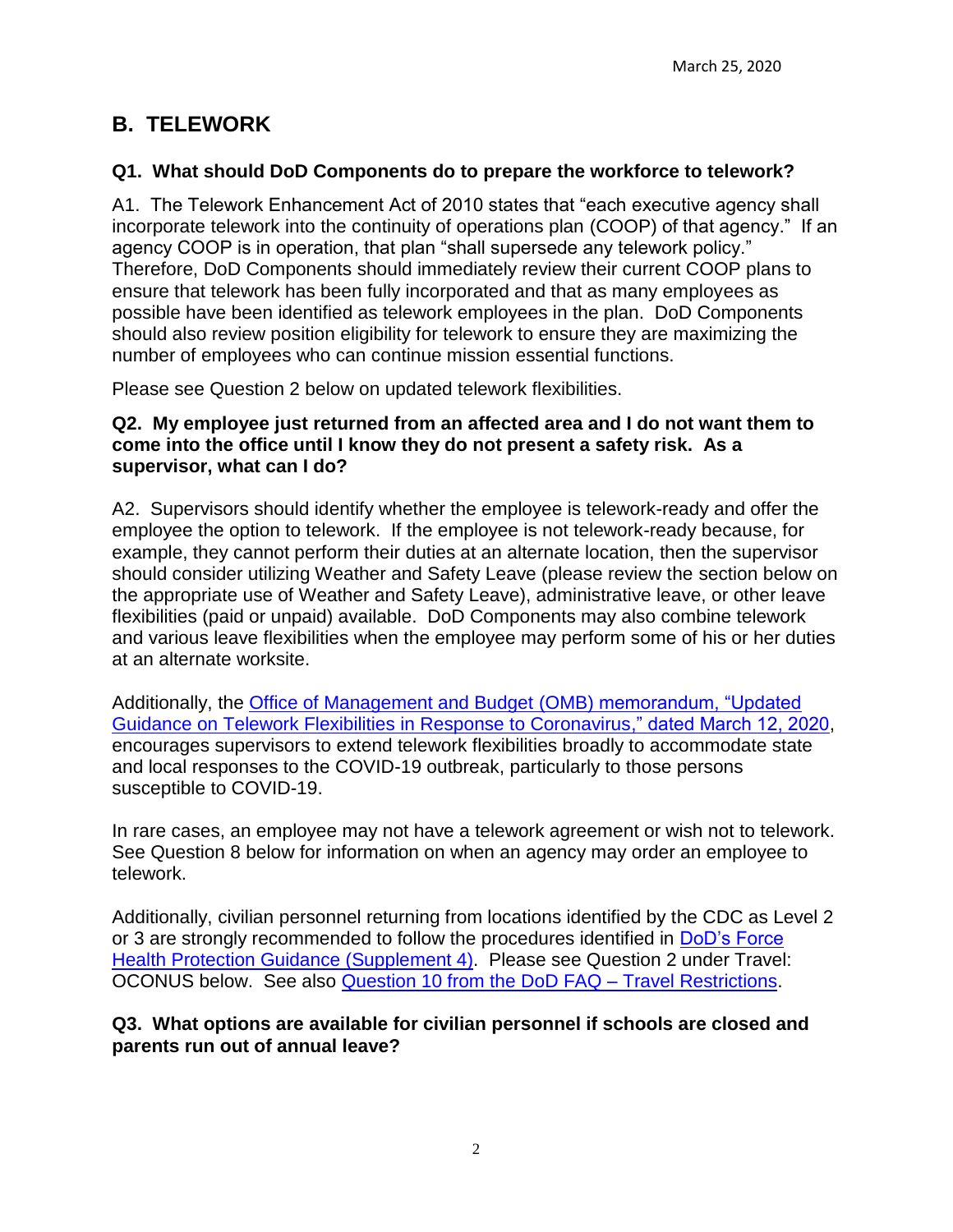A3. Civilian personnel may telework even when a child or dependent requiring supervision is present at the alternative worksite. DoD granted a temporary waiver of policy until December 31, 2020, to allow employees to telework in this situation, and encourages DoD Components to make similar adjustments to their policies. Where an employee is teleworking and providing care to a child or dependent during duty hours, the employees must account for this time using appropriate leave as approved by his or her supervisor. For example, an employee who feeds and supervises a young child multiple times during the day will need to take leave or, if on a flexible work schedule, adjust his or her hours. The OMB memorandum noted above encourages supervisors to extend telework flexibilities more broadly to accommodate state and local responses to the outbreak, including, but not limited to, school closures.

DoD Components may also authorize alternative work schedules that allow employees to complete their tour of duty in less than 10 days if applicable. For example, a maxiflex schedule would allow an employee to meet his or her basic work requirement for a biweekly pay period on fewer than 10 days and vary the number of hours worked on a given workday. Note that changes to alternative work schedules is subject to collective bargaining.

Additional tools available to Components include advance annual leave, compensatory time, credit hours, and other leave flexibilities. Weather and safety leave would not be appropriate under these facts alone.

#### **Q4. Can an Agency continue to drug test their employees while they are on telework status if drug testing is a condition of their employment?**

A4. Continued drug testing is at the DoD Component's discretion. Please consult your drug testing coordinator for additional information.

#### **Q5. If a supervisor instructs employees to telework due to the COVID-19, how is time and attendance recorded?**

A5. Situational Telework (TS) is the type of telework to be coded for Time and Attendance purposes.

#### **Q6. Can an agency mandate an employee to telework who is not on a telework agreement?**

A6. Under the following scenarios an agency may order an employee to telework whether or not the position is telework eligible or the employee voluntarily enters into a telework agreement:

- The agency includes in their COOP that employees are required to telework and the agency activates the COOP.
- A pandemic has been declared by the World Health Organization and the DoD Component issues an evacuation order to an alternative worksite (e.g. home).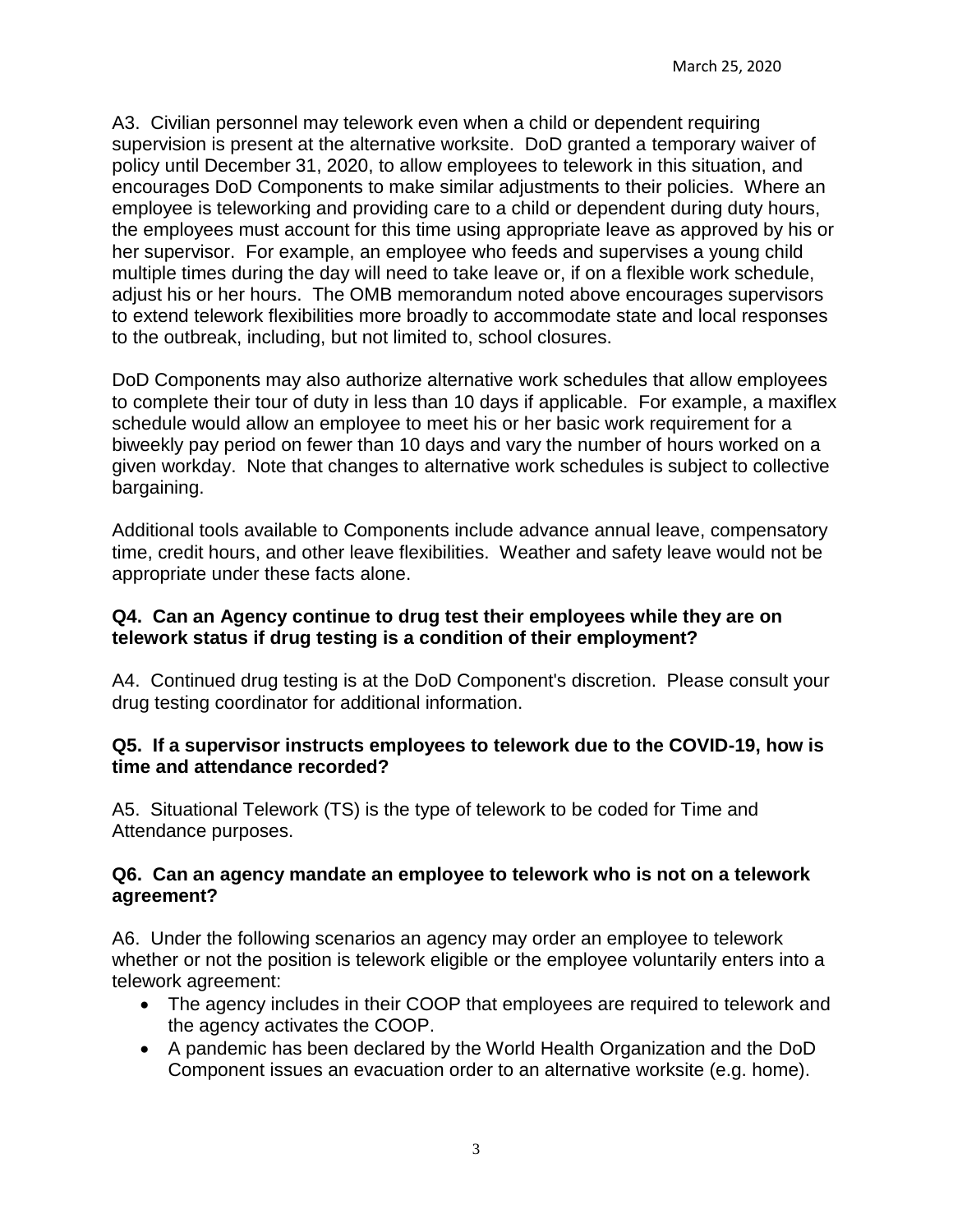#### **Q7. If employees mandated to be on telework do not have enough work because duties also include working with classified information and systems, how should they report time and attendance for the actual telework time as well as the time when there is no work available?**

A7. Hours spent actually teleworking would be coded as Situational Telework for the hours or days worked. When employees are unable to telework, Weather and Safety Leave would be appropriate.

#### **Q8. I would like to direct telework for an asymptomatic employee. Do I have the authority to do so?**

A8. If the employee's telework agreement does not include an option for the supervisor to direct the employee to telework, then the supervisor may only direct an employee to telework under the situations identified in Question 6 above.

### **\*Q9. When is telework mandatory for employees without a telework agreement?**

A9. Employees who are telework program participants may be required to telework in the event of an emergency. Employees, including those who are not telework program participants may be required to telework program when a pandemic is declared and the agency has issued evacuation orders and/or activated their COOP. Emergency employees as described in 5 C.F.R. 630.1605(b)(1) may be ordered to telework.

#### **\*Q10. Is DoD waiving the prohibition on allowing both employees who have been disciplined and employees on PIPs to telework during this pandemic emergency?**

A10. Employees who are ineligible to telework should be allowed to telework in a pandemic situation to the extent consistent with statute and individual agency policy and/or available waivers of that policy. If an agency activates its COOP, then employees can be ordered to telework irrespective of participation in, or eligibility for, a telework program unless prohibited by the Telework Enhancement Act. Flexibility in the application of telework policy is encouraged.

# <span id="page-3-0"></span>**C. TRAVEL: GENERAL**

**Q1. OMB released a memorandum, ["Updated Federal Travel Guidance in](https://www.whitehouse.gov/wp-content/uploads/2020/03/M-20-14-travel-guidance-OMB-1.pdf)  [Response to Coronavirus," on March 14, 2020,](https://www.whitehouse.gov/wp-content/uploads/2020/03/M-20-14-travel-guidance-OMB-1.pdf) that provides recommended guidance on limiting all government travel to mission-essential travel. How should DoD Components apply this guidance and stop movement orders issued by the Secretary of Defense and Deputy Secretary of Defense?**

A1. Both the [Secretary of Defense](https://media.defense.gov/2020/Mar/11/2002263242/-1/-1/1/TRAVEL-RESTRICTIONS-FOR-DOD-COMPONENTS-IN-RESPONSE-TO-CORONAVIRUS-DISEASE-2019.PDF) and [the Deputy Secretary of Defense](https://media.defense.gov/2020/Mar/13/2002264686/-1/-1/1/STOP-MOVEMENT-FOR-ALL-DOMESTIC-TRAVEL-FOR-DOD-COMPONENTS-IN-RESPONSE-TO-CORONAVIRUS-2019.PDF) issued memoranda (click the links for access to each) placing firm limitations on travel for DoD personnel. Generally, DoD personnel should only travel by exception even if the travel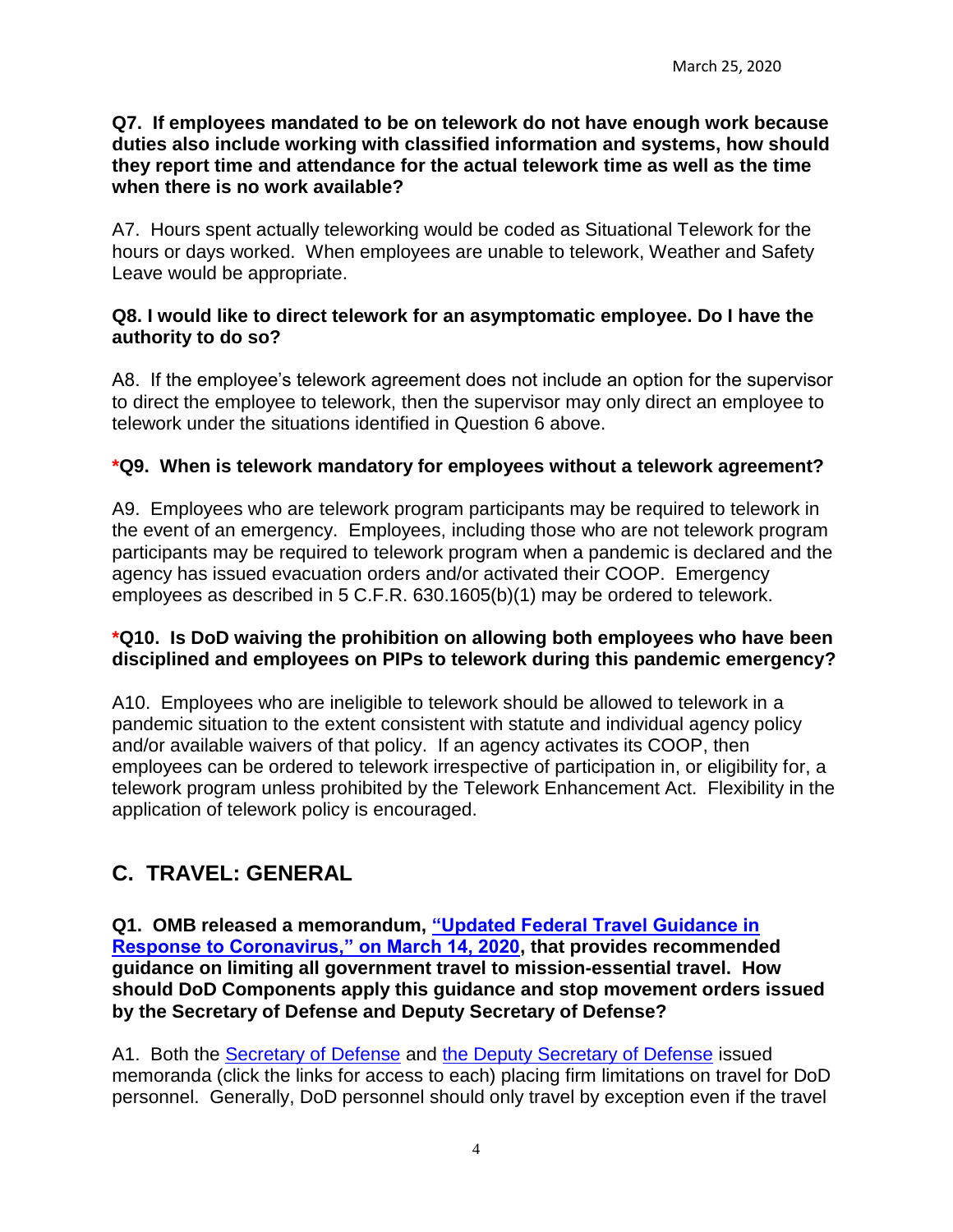is determined mission-essential. Exceptions are to be approved by the appropriate official (Secretaries of the Military Departments; the Chief Management Officer for the Office of the Secretary of Defense and the Defense Agencies and Field Activities; Combatant Commanders for their personnel and Chairman of the Joint Chiefs of Staff), and limited to: mission-essential, necessary for humanitarian reasons, or warranted due to extreme hardship. The OMB memorandum provides [helpful examples](https://www.whitehouse.gov/wp-content/uploads/2020/03/M-20-14-travel-guidance-OMB-1.pdf) of the types of mission-essential travel.

#### **Q2. Should DoD Components allow civilian employees travel to or within areas where this is community spread of COVID-19?**

A2. DoD Components are strongly discouraged to allow such travel and limit travel when there is an urgent need (e.g., protection of life and property). DoD Components should also consider the latest guidance from the CDC and local health authorities when limiting travel to persons at higher risk to COVID-19.

# **Q3. How do I know where community transmission of COVID-19 is taking place?**

A3. DoD Components should review [the CDC's website Coronavirus Disease 2019](https://www.cdc.gov/coronavirus/2019-ncov/cases-in-us.html#reporting-cases)  [\(COVID-19\) in the U.S.,](https://www.cdc.gov/coronavirus/2019-ncov/cases-in-us.html#reporting-cases) and information published by their state and local public health authorities. The CDC website contains links embedded in the map of the U.S. to all state public health authorities.

### **\*Q4. Are civilians restricted from personal travel?**

A4**.** The memoranda identified in Question 1 above do not apply to civilian employees' personal travel.

#### **\*Q5. Have there been any exceptions to the rental car rules for PCS for travelers who have shipped their vehicles but now cannot travel due to DoD's Stop Travel order and now have no transportation to and from work?**

A5. There is no authority to provide employees with a rental car at their permanent duty station at the expense of the government.

#### **\*Q6. If due to the COVID-19 Pandemic and guidance issued by the DOS and DoD suggest to not use public transportation, can individuals receive reimbursement for expenses incurred such as taxis required to travel to their assigned duty station? These individuals are not in a travel status.**

A6. There is no authority for reimbursing employees for taxis for travel between their home and permanent duty station under this situation. Per GSA, the only authority for reimbursing taxis for employees who normally use public transportation is if they are directed to work outside their normal duty hours and must travel "during darkness or hours of infrequently scheduled public transportation."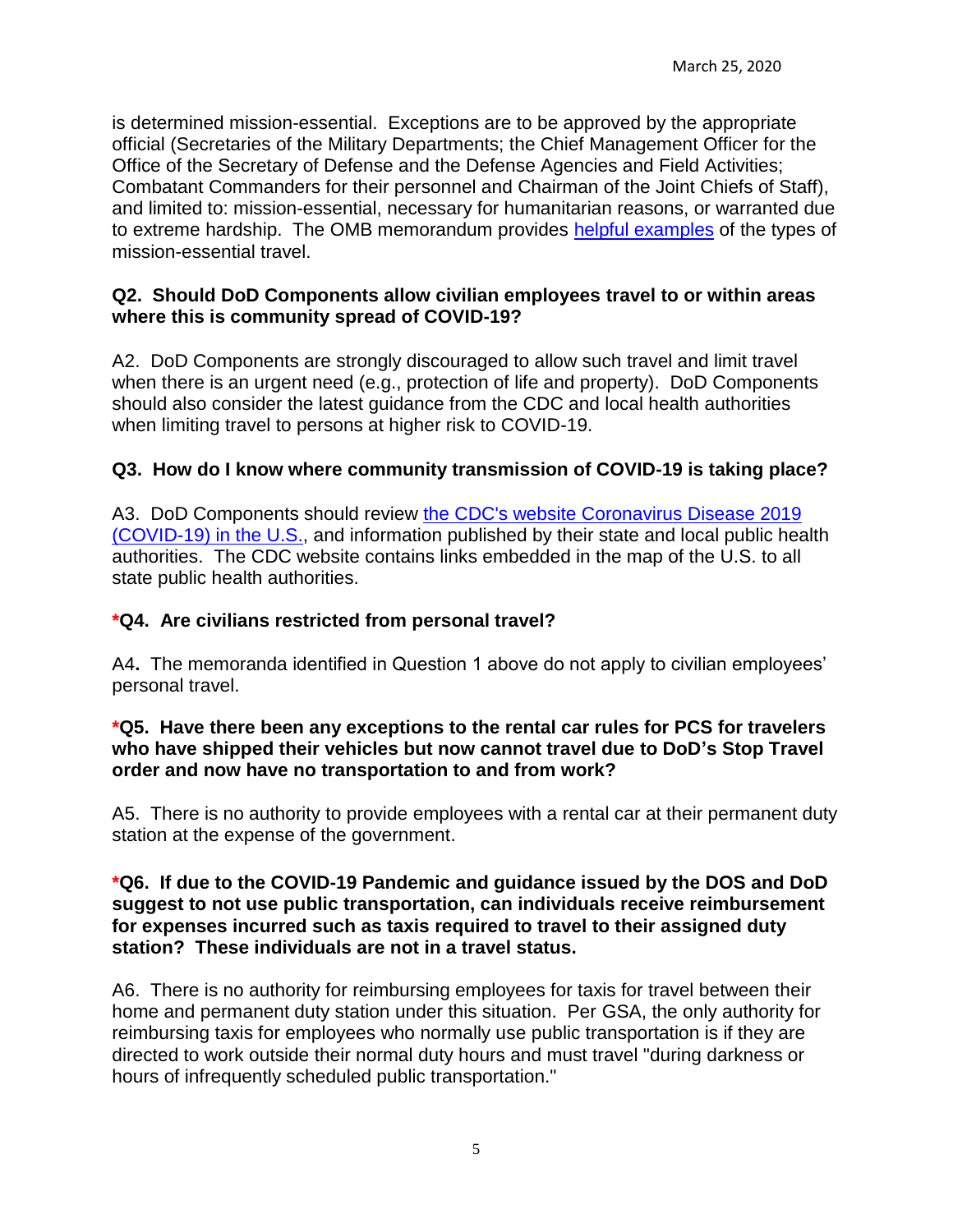#### **\*Q7. How does the stop movement affect employees who are TDY? Are we supposed to bring them home or extend them?**

A7. If their PDS is in a CDC designated Level 3 country, the Secretary of Defense has ordered a stop movement. As such, they should have their TDY orders extended unless an exception is granted due to mission essentiality, hardship, or humanitarian reasons. For employees within the Continental United States, employees currently on TDY may complete their travel to their final destination.

# <span id="page-5-0"></span>**D. TRAVEL: OCONUS**

**Q1. What if civilian employees traveling OCONUS fall ill while on temporary duty travel (TDY)? Would the Office of the Under Secretary of Defense memorandum, "Delegation of Authority to Prepay Costs of Emergency Health Care and Support Services for Civilian Employees of the Department Defense and their Authorized Dependents Outside the United States, its Territories, and Possessions", dated February 12, 2016, delegating authority to prepay the costs of emergency healthcare apply? Can civilian employees utilize their Government Travel Charge Card (GTCC) to cover these costs while on TDY?**

A1. DoD Components have been delegated the authority to prepay the cost of emergency healthcare if the situation warrants it. Please reach out to your budget office as they will be able to advise you on how to properly apply the Component funds to prepay any medical needs. The GTCC cannot be used to prepay the costs of emergency healthcare. Furthermore, if the employee does test positive for COVID-19, the employee may be eligible to apply for workers compensation in the event that the exposure occurred as a result of the TDY.

#### **Q2. What is the current guidance on travel for employees returning from countries identified by the CDC as Travel Health Notice Level 2 or 3?**

A2. Civilian personnel returning from locations identified by the CDC as Level 2 or 3 are strongly recommended to follow the procedures identified in [DoD's Force Health](https://media.defense.gov/2020/Mar/11/2002263241/-1/-1/1/FORCE-HEALTH-PROTECTION-GUIDANCE-SUPPLEMENT-4.PDF) [Protection Guidance \(Supplement 4\).](https://media.defense.gov/2020/Mar/11/2002263241/-1/-1/1/FORCE-HEALTH-PROTECTION-GUIDANCE-SUPPLEMENT-4.PDF) Employees should notify their supervisors or chain of command and seek medical advice if they get sick with fever, cough, or difficulty breathing. Supervisors should consider placing the employee on telework, and/or any appropriate leave flexibility. Please refer above to Question 2 under Telework.

For more information about DoD's travel restrictions, please review [DoD's FAQ –](https://media.defense.gov/2020/Mar/13/2002264688/-1/-1/1/FAQ_TRAVEL_RESTRICTIONS.PDF) Travel [Restrictions.](https://media.defense.gov/2020/Mar/13/2002264688/-1/-1/1/FAQ_TRAVEL_RESTRICTIONS.PDF)

**Q3. I am civilian employee located at an OCONUS duty station, and am scheduled to return to CONUS on my last move home. Am I still entitled to my last move home?**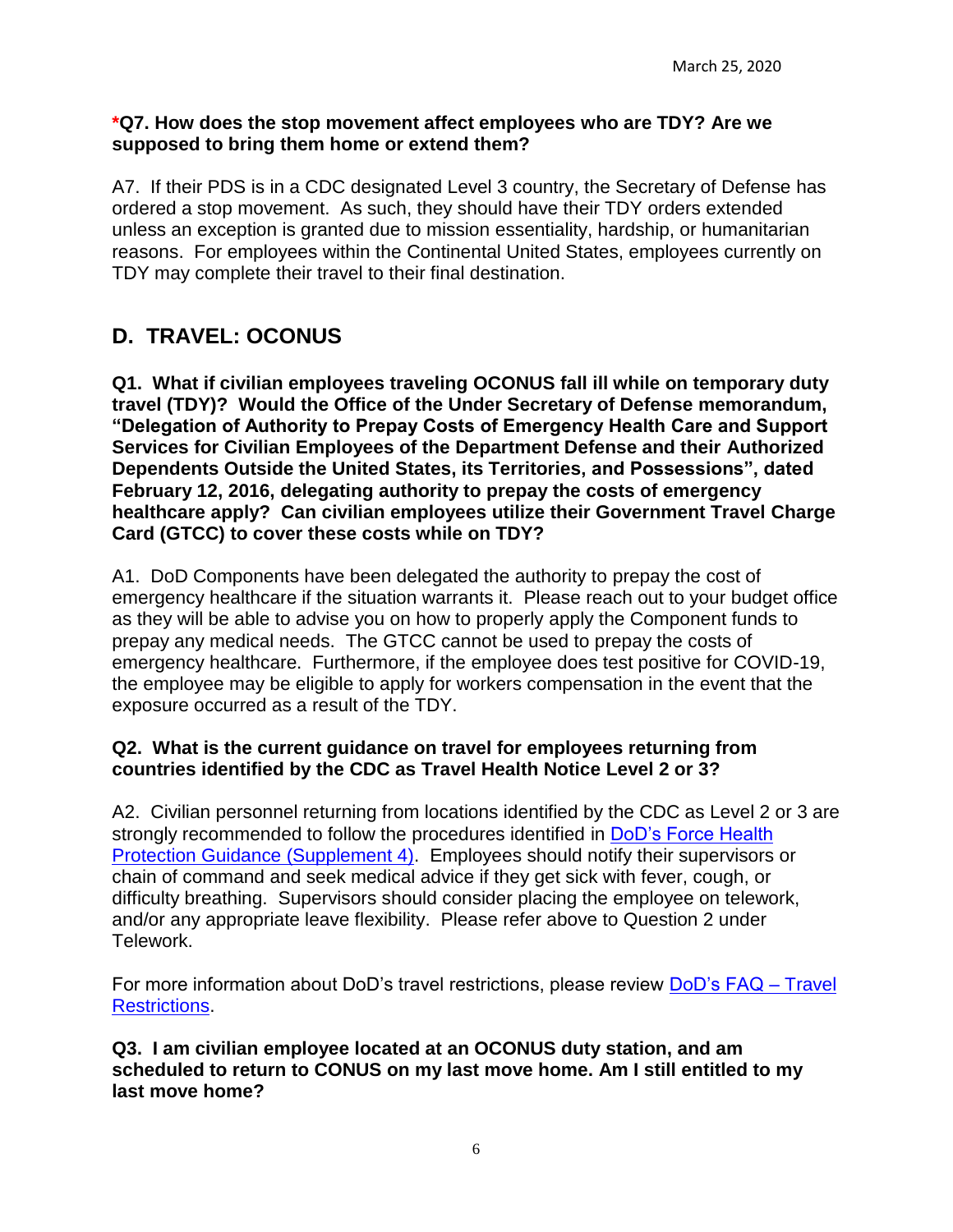A3. Yes, individuals pending retirement or separation within the next 60 day are exempt, and, if entitled to a government-funded last move home, may proceed in accordance the with [Office of the Secretary of Defense memorandum, "Travel](https://media.defense.gov/2020/Mar/11/2002263242/-1/-1/1/TRAVEL-RESTRICTIONS-FOR-DOD-COMPONENTS-IN-RESPONSE-TO-CORONAVIRUS-DISEASE-2019.PDF)  Restrictions [for DoD Components in Response to Coronavirus Disease 2019," dated](https://media.defense.gov/2020/Mar/11/2002263242/-1/-1/1/TRAVEL-RESTRICTIONS-FOR-DOD-COMPONENTS-IN-RESPONSE-TO-CORONAVIRUS-DISEASE-2019.PDF)  [March 11, 2020.](https://media.defense.gov/2020/Mar/11/2002263242/-1/-1/1/TRAVEL-RESTRICTIONS-FOR-DOD-COMPONENTS-IN-RESPONSE-TO-CORONAVIRUS-DISEASE-2019.PDF)

#### **Q4. Are locally hired employees without transportation agreements authorized departure allowances for dependents?**

A4. No. Under Department of State regulations, locally hired American citizens without transportation agreements and their dependents are not authorized departure allowances. For more information, please visit [the Department of State's Standardized](https://aoprals.state.gov/content.asp?content_id=282&menu_id=101)  [Regulations website.](https://aoprals.state.gov/content.asp?content_id=282&menu_id=101)

# <span id="page-6-0"></span>**E. LEAVE**

# **\*Q1. When is Weather and Safety Leave authorized?**

**\***A1. A DoD Component may authorize Weather and Safety Leave to a civilian employee under the following circumstances:

- The employee is asymptomatic of COVID-19 and subject to movement restrictions (i.e. quarantine or isolation) under the direction of public health authorities.
- The employee is asymptomatic and directed by a medical professional, public health authority, commander, or supervisor, to not report to the worksite. Note that a commander or supervisor may direct the employee to stay home because of possible exposure or because the employee shows symptoms that might be COVID-19.
- The employee is asymptomatic and at higher risk to COVID-19 as identified by the CDC and not telework eligible. Please review the [OMB memorandum,](https://www.chcoc.gov/sites/default/files/M-20-13.pdf)  ["Updated Guidance on Telework Flexibilities in Response to Coronavirus," dated](https://www.chcoc.gov/sites/default/files/M-20-13.pdf)  [March 12, 2020,](https://www.chcoc.gov/sites/default/files/M-20-13.pdf) for more information about this scenario.
- Other circumstances when an employee is not able to safely travel to or perform work at an approved location.

Weather and Safety Leave is not an entitlement and must be approved by a supervisor. Where an employee is telework-ready, weather and safety leave is generally not appropriate. Additionally, weather and safety leave is extremely limited for employees designated as emergency employees under 5 C.F.R. 630.1605(b).

# **Q2. Are there any yearly limitations to weather and safety leave?**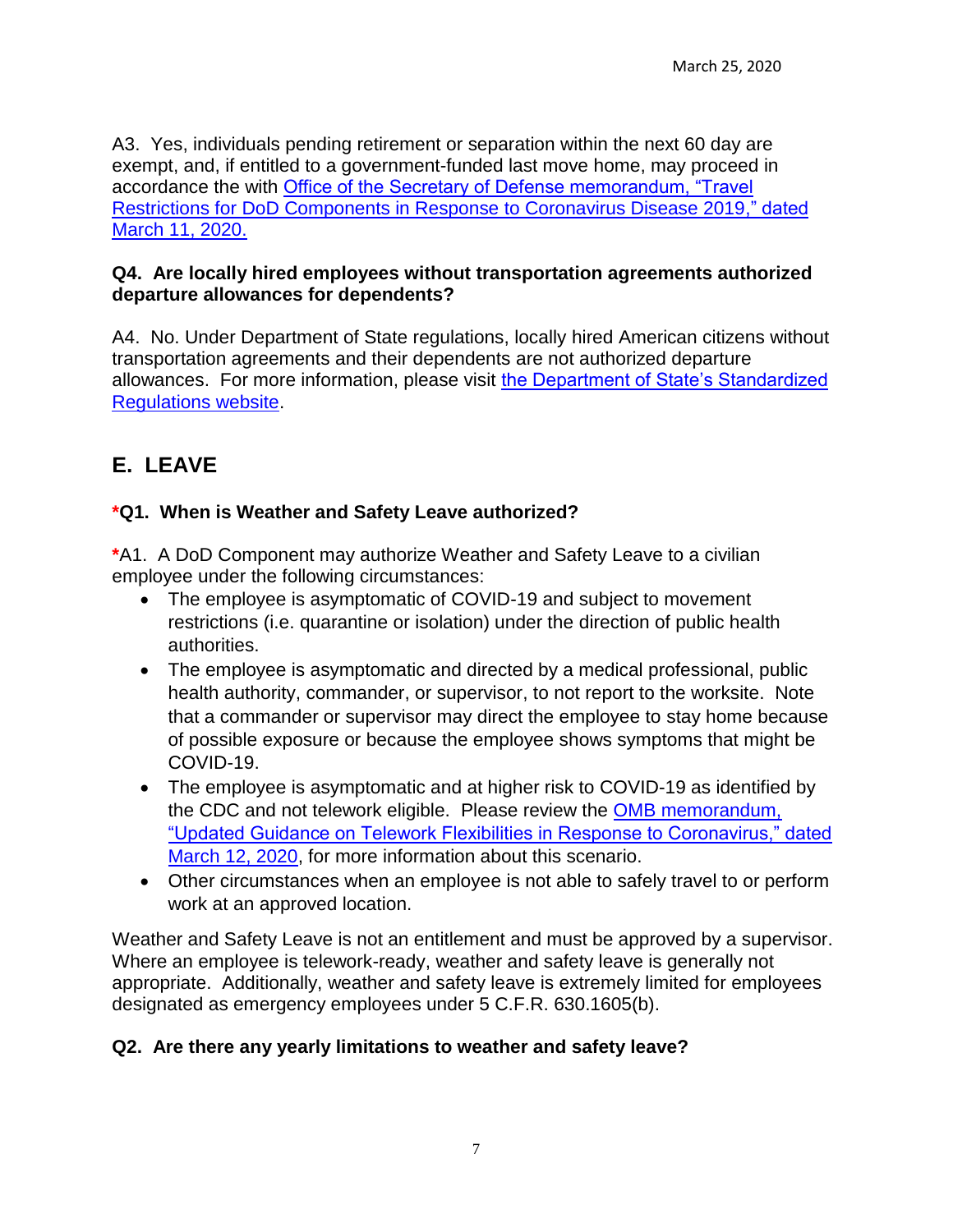A2: No, there is no cap on the number of hours that may be granted for weather and safety leave.

### **Q3. Can supervisors question the reason for which their employees are requesting annual leave?**

A3. Since supervisors must balance the work of the agency against the interest of the employee in using annual leave, supervisors may find it necessary from time to time to ask employees how they will use the requested annual leave so that the supervisors may make informed decisions about scheduling the leave. In such cases, employees are not required to provide the supervisor with this information, but their request for annual leave may be denied based on mission requirements. DoD Components should also be mindful of requirements under their collective bargaining agreements.

### **Q4. Can a supervisor deny leave to a civilian who is traveling outside the local commuting area?**

A4. Depending on the type of leave, a supervisor can deny or cancel leave to a civilian who is traveling outside the local commuting area based on mission requirements. A supervisor may not deny personal leave solely because an employee is traveling outside of the local commuting area or to a CDC-designated level 2 or 3 area.

#### **\*Q5. Can a civilian employee take sick leave when they are ill or to care for a sick family member?**

**\***A5. Civilian employees should take sick leave when they are ill and may do so to care for a family member as prescribed under the Office of Personnel Management's (OPM) sick leave regulations. For additional information on the appropriate use of sick leave and other leave flexibilities, please review the memorandum published by [the Office of](https://www.dcpas.osd.mil/OD/EmergencyPreparedness)  [the Under Secretary of Defense, Personnel and Readiness, "Civilian Personnel](https://www.dcpas.osd.mil/OD/EmergencyPreparedness)  [Guidance for DoD Components," March 8, 2020.](https://www.dcpas.osd.mil/OD/EmergencyPreparedness)

### **\*Q6. Are intermittent employees eligible for weather and safety leave?**

**\***A6. No, intermittent employees are not eligible for weather and safety leave.

# <span id="page-7-0"></span>**F. PAY**

# **Q1. Are employees eligible for Standby/On Call Pay if under quarantine?**

A1. No.

### **Q2. Do supervisors need authorization from DoD to waive the biweekly limitation on premium pay for overtime work performed related to the COVID-19?**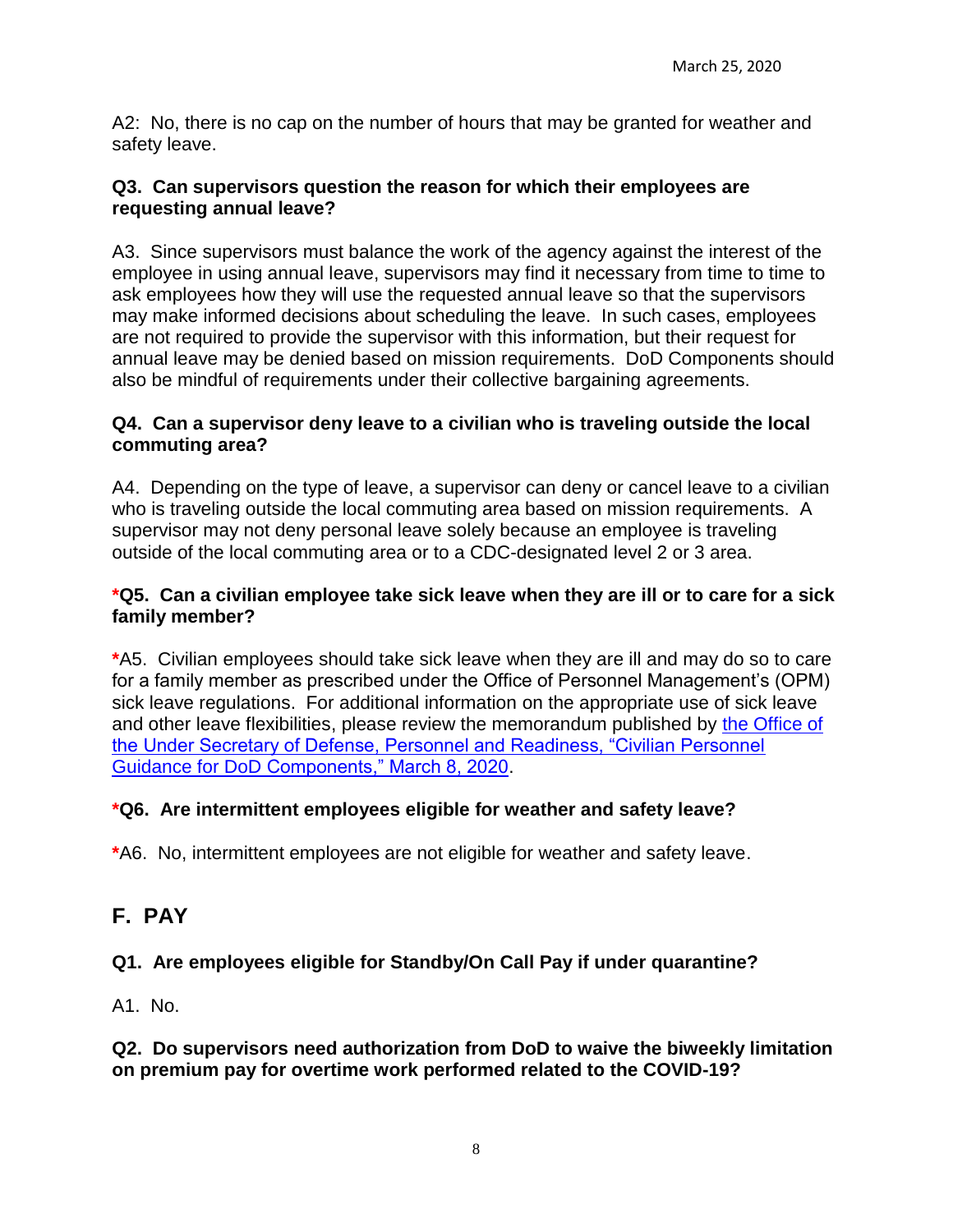A2. No. It is not necessary for DoD to waive the biweekly limitation on premium pay for employees performing work related to the Coronavirus. Authority to waive the limitation is delegated to individuals who exercise personnel appointing authority as provided by Enclosure 3.1.a of Department of Defense Instruction 1400.25, Volume 550, "DoD Civilian Personnel Management System: Pay Administration (General).

#### **Q3. Can a DoD Component implement shift work? If so, what are the pay implications?**

A3. Yes. DoD Components may initiate a change in work schedule to allow its workforce to work shifts as a means to mitigate community transmission of COVID-19. In doing so, DoD Components should consult with their human resources office to evaluate entitlements to premium pay (e.g. night pay), scheduled and unscheduled overtime, and other compensation requirements. A change to shift work may also need to be adjusted in the Component's time and attendance system. Additionally, a change in work schedules may require the DoD Components to bargain with its labor unions, if applicable.

#### **\*Q4. Due to COVID-19, we are concerned employees may hit the annual premium pay and aggregate pay cap. Is there any authority to waive the pay limitations?**

**\***A4. Currently, there is no authority to waive the premium pay or aggregate pay limitations for work related to COVID-19. This would require a change in legislation and the Department is exploring relief.

# <span id="page-8-0"></span>**G. TRAINING**

#### **Q1. What is the current operating status of DoD Leader Development Programs (LDPs), to include the Defense Senior Leader Development Program (DSLDP), Executive Leadership Development Program (ELDP), and Defense Civilian Emerging Leader Program (DCELP)?**

A1. All programs which were scheduled to execute between now and through mid-May have been postponed or cancelled. Any potential rescheduling of postponed activities is currently TBD.

### Current **postponements** include:

- DCELP Cohort 11 Seminars 1b through 3b planned at Southbridge, MA

- DSLDP Cohort 2018 Seminar 3 and Graduation planned 21-24 April in Washington, DC.

- Vanguard Senior Executive Development Program planned for 3-8 May at the Bolger Center in Potomac, MD.

Current **cancellations** include: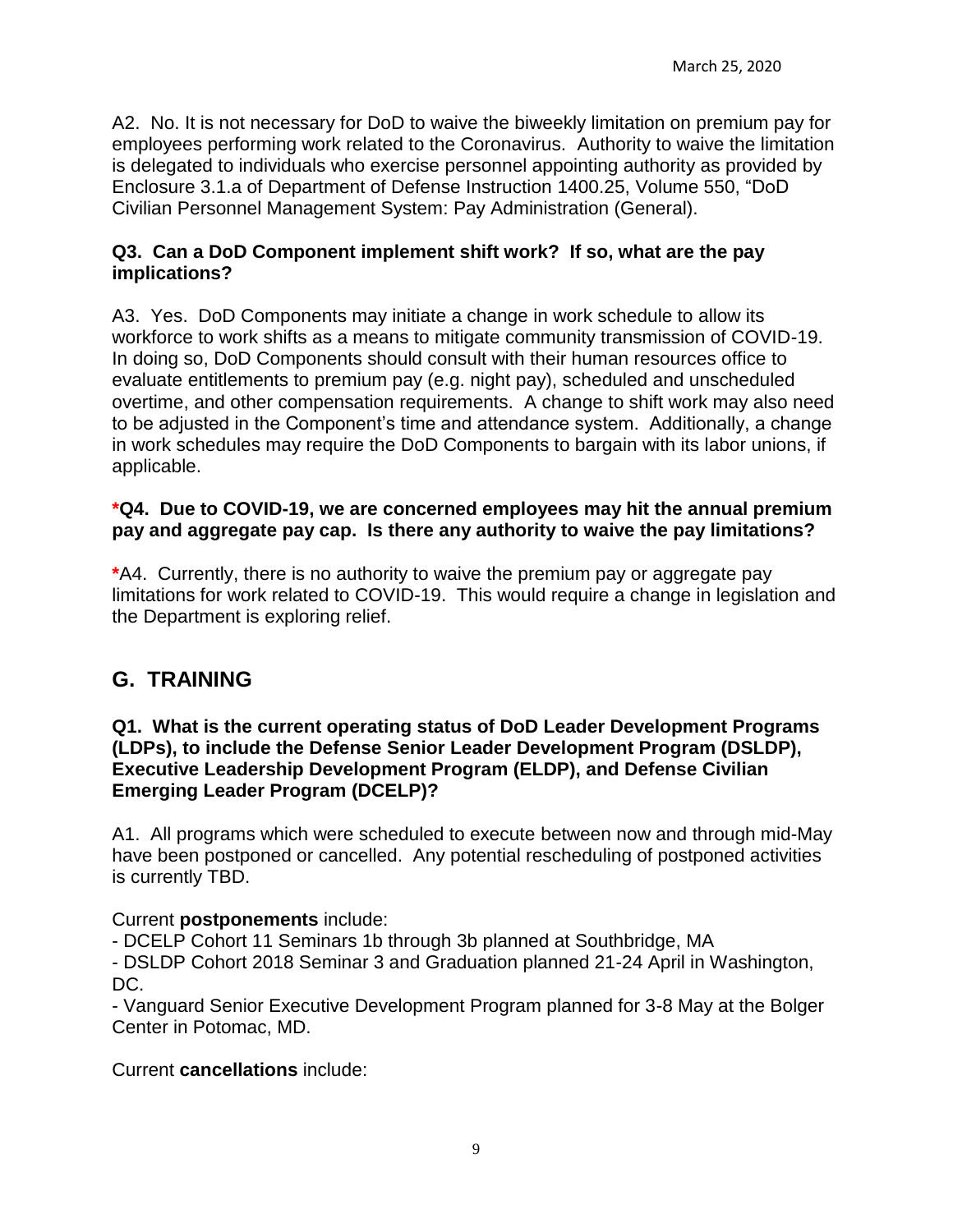- ELDP's deployment to the Texas National Guard planned for 11-17 April, and the deployment to Ft Bragg, NC planned for 2-8 May. These will not be rescheduled.

## **Q2. How will programs planned to execute beyond mid-May be impacted?**

A2. At present, any postponement of future programs beyond the 60-day travel restriction is to be determined, and further decisions to either further postpone, reschedule, or cancel will be made as the situation evolves.

# <span id="page-9-0"></span>**H. HIRING**

### **Q1. What restrictions on hiring of civilian personnel exist during the COVID-19 pandemic health crisis?**

A1. DoD placed restrictions on hiring of civilian personnel to reduce the risk of transmission of COVID-19, and protect military and civilian personnel and their families, and our contract workforce from exposure. These restrictions last through May 11, 2020.

For OCONUS hiring, [the Secretary of Defense's memorandum, "Travel Restrictions for](https://media.defense.gov/2020/Mar/11/2002263242/-1/-1/1/TRAVEL-RESTRICTIONS-FOR-DOD-COMPONENTS-IN-RESPONSE-TO-CORONAVIRUS-DISEASE-2019.PDF)  [DoD Components in Response to Coronavirus Disease 2019," dated March 11, 2020,](https://media.defense.gov/2020/Mar/11/2002263242/-1/-1/1/TRAVEL-RESTRICTIONS-FOR-DOD-COMPONENTS-IN-RESPONSE-TO-CORONAVIRUS-DISEASE-2019.PDF) DoD Components may continue civilian hiring actions involving Permanent Change of Station to CDC Travel Health Notice Level 2 countries for essential personnel. Hiring actions for CDC Travel Health Notice Level 2 countries for non-essential personnel who have not yet begun travel are postponed. All hiring actions for CDC Travel Health Notice Level 3 countries are postponed. DoD Components may continue hiring civilian personnel in both CDC Travel Health Notice Level 2 and 3 countries, but must not establish entrance on duty (EOD) dates if hiring for those positions are postponed. DoD Components may also continue merit promotion and other actions not requiring travel (e.g. career ladder promotions, reassignments, details)

For hiring within CONUS, [the Deputy Secretary of Defense's memorandum, "Stop](https://media.defense.gov/2020/Mar/13/2002264686/-1/-1/1/STOP-MOVEMENT-FOR-ALL-DOMESTIC-TRAVEL-FOR-DOD-COMPONENTS-IN-RESPONSE-TO-CORONAVIRUS-2019.PDF)  [Movement for all Domestic Travel for DoD](https://media.defense.gov/2020/Mar/13/2002264686/-1/-1/1/STOP-MOVEMENT-FOR-ALL-DOMESTIC-TRAVEL-FOR-DOD-COMPONENTS-IN-RESPONSE-TO-CORONAVIRUS-2019.PDF) Components in Response to Coronavirus [Disease 2019," dated March 13, 2020,](https://media.defense.gov/2020/Mar/13/2002264686/-1/-1/1/STOP-MOVEMENT-FOR-ALL-DOMESTIC-TRAVEL-FOR-DOD-COMPONENTS-IN-RESPONSE-TO-CORONAVIRUS-2019.PDF) DoD Components may only onboard civilian employees within the local commuting area. However, DoD Components may continue hiring actions but must not establish an EOD date for any actions recruiting outside the local commuting area. DoD Components may also onboard civilian employees who work remote to the installation or office provided that the neither the gaining organization nor new employee conducts any travel during the stop movement consistent with the memorandum.

However, DoD Components may request an exception to these restrictions as described in both memoranda. DCPAS is not the appropriate authority to receive requests for to grant exceptions.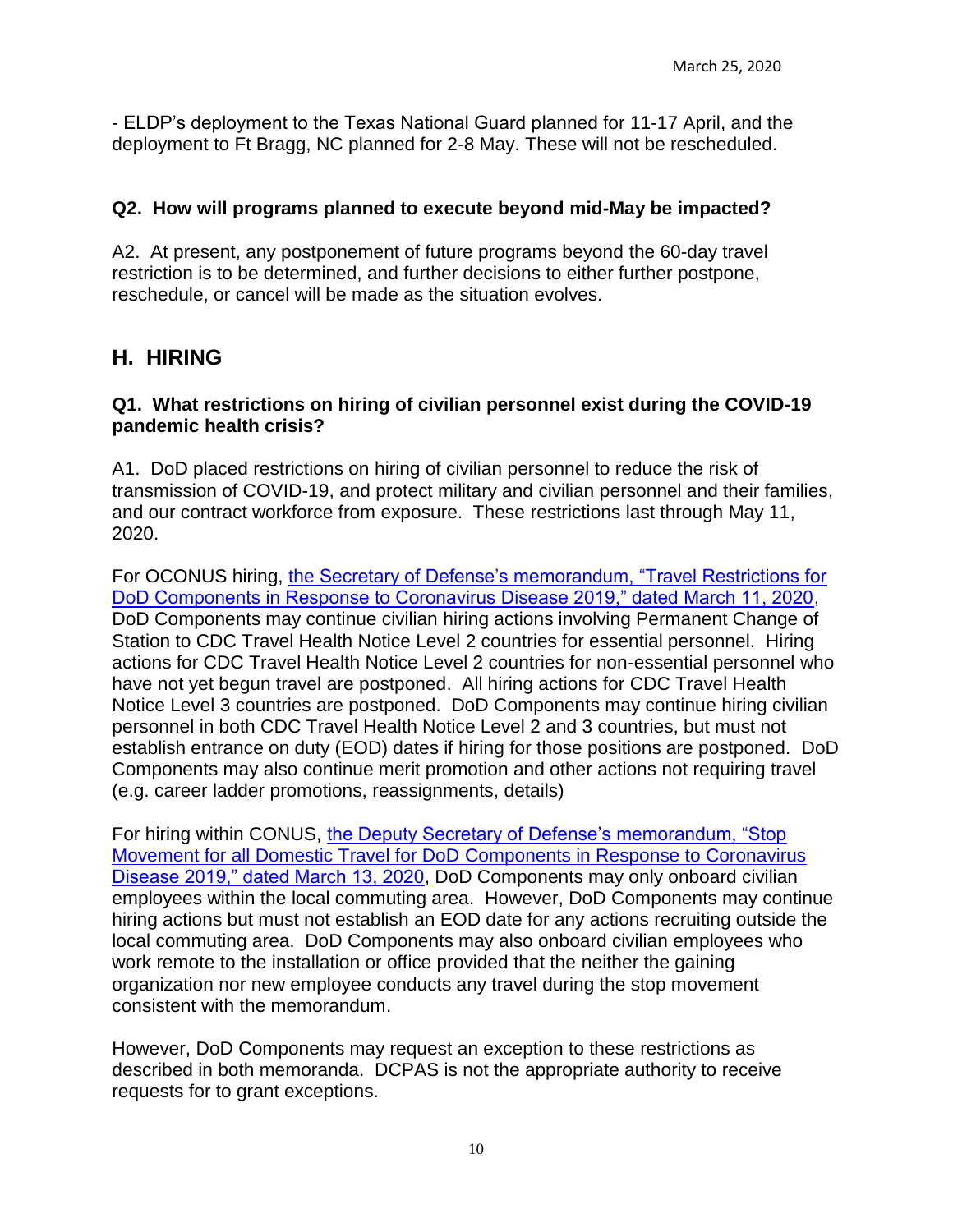# **Q2. If an overseas Priority Placement Program (PPP) registrant has a reporting date to a position in CONUS, but is unable to report due to COVID-19 travel restrictions, what actions should be taken by the CONUS activity?**

A2. For CDC Travel Health Notice Level 3 countries, all permanent change of station (PCS) actions should be placed on hold until the COVID-19 travel restrictions are lifted. For CDC Travel Health Notice Level 2 countries, the DoD Component may continue with travel because travel back to CONUS is not restricted by either memoranda identified in Question 1 above.

# **Q3. If an overseas PPP registrant who is subject to COVID-19 travel restrictions has accepted a job offer through the PPP and a reporting date has not been established, what actions should be taken?**

A3. For CDC Travel Health Notice Level 3 countries, all permanent change of station (PCS) actions should be placed on hold until the COVID-19 travel restrictions are lifted. For travel from CDC Travel Health Notice Level 2 countries to CONUS locations, the DoD Component may continue with travel because travel back to CONUS is not restricted by either memoranda identified in Question 1 above. For travel from CDC Travel Health Notice Level 2 countries to another Level 2 country, the DoD Component must postpone travel for non-essential civilian personnel.

# **Q4. If a PPP job offer has been tendered to an overseas PPP registrant who is subject to COVID-19 travel restrictions, but it has not yet been accepted or declined, what actions should be taken?**

A4. If the PPP registrant accepts the job offer, a reporting date will be established after the COVID-19 travel restrictions are lifted unless an exception is granted. If the PPP registrant declines, the DoD Component may proceed with the hiring actions consistent with the guidance above.

# **Q5. If an overseas PPP registrant matches a CONUS position, should the match be worked?**

A5. The match should be worked in accordance with standard PPP policy, including extension of the PPP job offer. If the job offer is accepted, a reporting date will be established after the COVID-19 travel restrictions are lifted unless an exception is granted. Note that travel from a CDC Travel Health Notice Level 2 country to CONUS location is permitted, and DoD Components may commence with travel arrangements.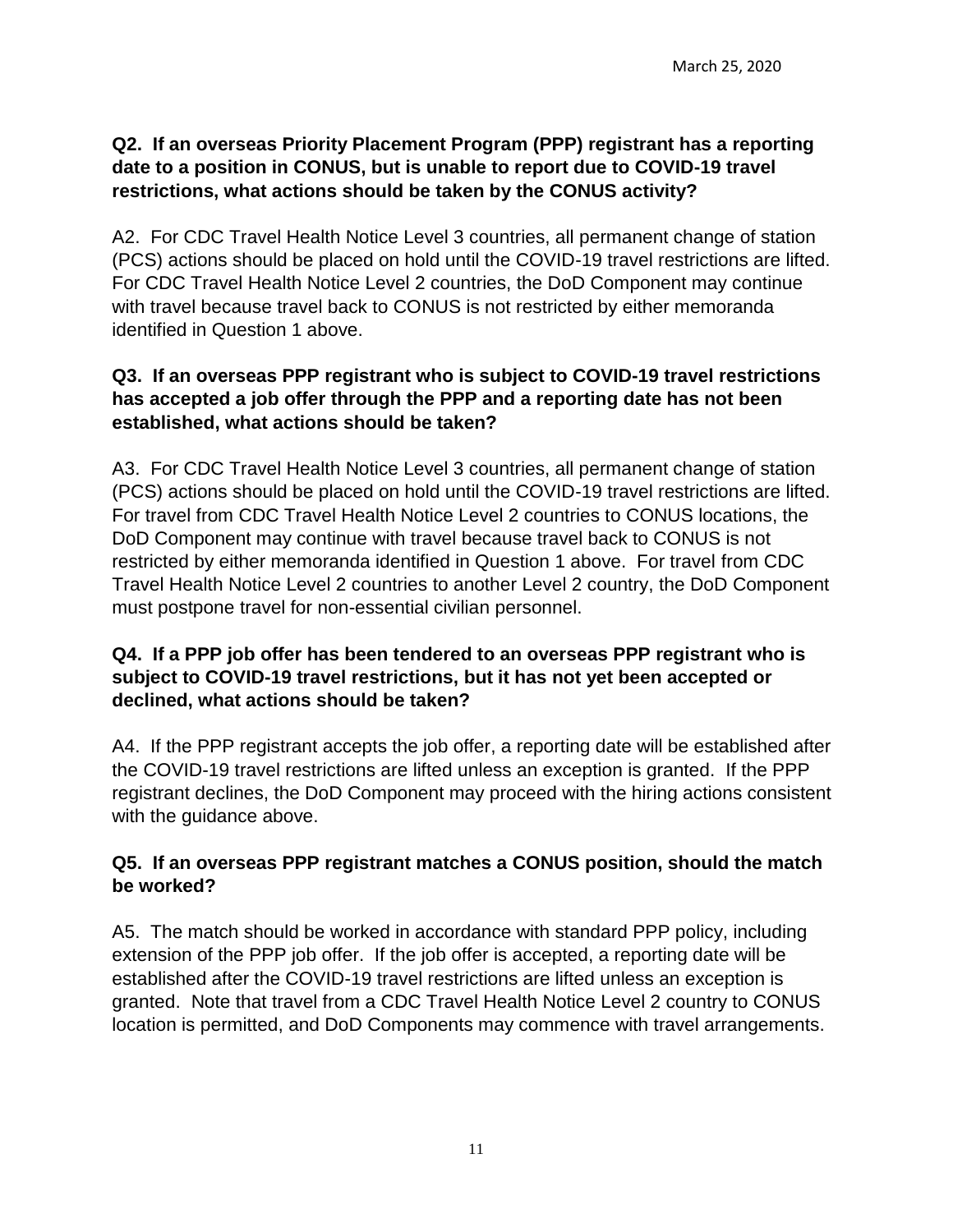## **Q6. If a CONUS vacancy has been committed to a PPP registrant who is unable to report due to COVID-19 travel restrictions, what options do I have to fill my vacancy?**

A6. The CONUS vacancy cannot be filled with another candidate on a permanent basis, however, the CONUS activity may contact the Workforce Shaping Office for approval to fill the vacancy on a temporary basis without further PPP clearance.

# <span id="page-11-0"></span>**I. REASONABLE ACCOMMODATION**

**Q1. Is there any guidance regarding Reasonable Accommodation requests in connection with COVID-19? Our agency started receiving several requests for 100% telework because of health reasons and social distancing.**

A1. Because the facts and circumstances of each request are different from another, it is impracticable to provide broad guidance applicable to each request. DoD Components should consult their reasonable accommodation coordinator and general counsel when engaging in the interactive process.

Each DoD Component's Computer/Electronic Accommodation Program (CAP) point of contact may provide additional information regarding your employee's accommodation. For additional information regarding the CAP program, please visit: <https://www.cap.mil/>

# <span id="page-11-1"></span>**J. NATIONAL EMERGENCY DECLARATION**

**\*Q1. On March 13, 2020, President Trump declared a national emergency concerning COVID-19. How does this impact DoD civilian personnel?**

**\***A1. Upon President Trump's declaration of a national emergency, the following authorities are applicable:

• Military Leave

5 U.S.C. 6323(b) provides 22 workdays of military leave which may be given to an employee for emergency duty as ordered by the President, the Secretary of Defense, or a state governor. This leave is provided for employees who perform military duties as a result of a call or order to active duty in support of a contingency operation as defined in section 101(a)(13) of title 10, United States Code.

### • Reservist Differential

DoD civilian employees who are members of the Reserve or National Guard called to active duty are entitled to reservist differential payment under